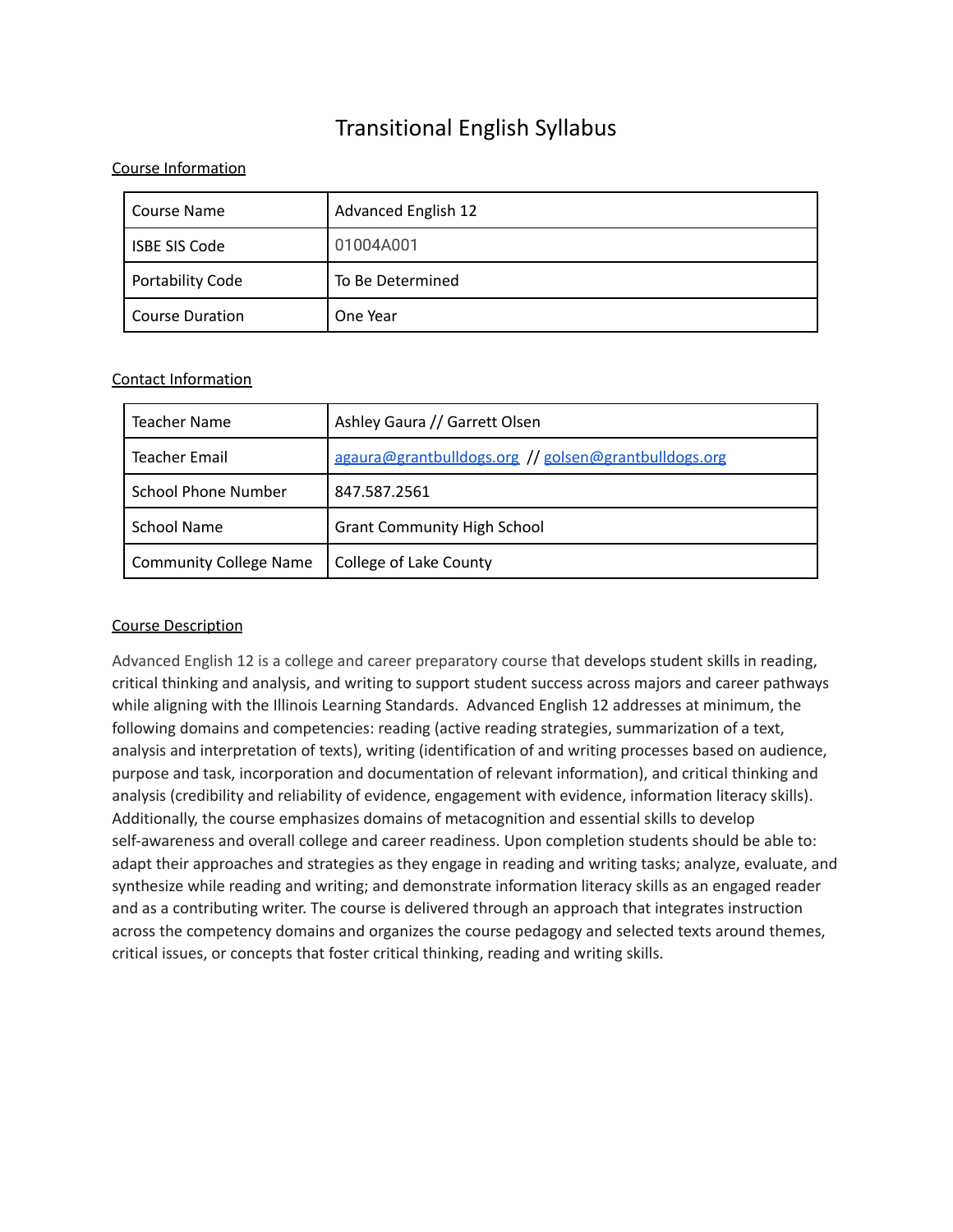#### **Evaluation**

A final course grade of a "C" or better is required in Advanced English 12 to indicate the competencies for the course were met and the student is ready for college-level courses that include college-level reading and writing expectations and general career reading and writing expectations. Students receiving a final course grade of a "D" will receive high school credit to satisfy Illinois and school district learning standards but are not guaranteed placement in college-level courses that include college-level reading and writing expectations.

Assessment of students' work in Advanced English 12 must be holistic and progressive. A holistic assessment approach incorporates a variety of diagnostic, formative, and summative assessments to measure students' progress toward attainment of the competencies. A progressive grading approach supports students to demonstrate skills and growth over the length of the course and offers multiple opportunities for instructor feedback and student reflection, as well as some peer feedback. The grading adheres to the following additional parameters:

• The course grading scale is A =  $90-100\%$ ; B =  $80-89\%$ ; C =  $70-79\%$ ; D =  $60-69\%$ , and F = 59-0%. Grades will not be rounded.

- Formal graded writing and analysis assignments must account for at least 60% of the final grade.
- No single assignment may be 50% or more of the final grade.

● The course must include at least three multiple-draft essays progressing in-depth and length (minimum of 750 words for each of the final drafts). Students must submit at least these three multiple-draft essays to be eligible for a final course grade of a "C" or better; one of the multiple-draft essays must be a research essay.

● At least two of the three multiple-draft essays (one of which is the research essay) must be included in the second semester of the course. Students must have the opportunity to revise at least these three multiple-draft essays until the end of the course.

- Missing and late work may be accepted at the discretion of the high school/teacher.
- Extra credit will not be accepted, as revision is essential to the course.

| <b>Practice: Feedback Only</b>                                                                                                               | <b>Major Assessment: 100%</b>                                                                                                                                                                                                                                                                                                                                                                                             |  |
|----------------------------------------------------------------------------------------------------------------------------------------------|---------------------------------------------------------------------------------------------------------------------------------------------------------------------------------------------------------------------------------------------------------------------------------------------------------------------------------------------------------------------------------------------------------------------------|--|
| Activities, formative<br>assessments, process<br>work, etc<br>After the major<br>assessment is finalized,<br>practice will not be<br>graded. | Summative unit assessments and portfolio.<br>All summatives are 100 points:<br>Unit 1 <b>Essay Directions</b><br>$\bullet$<br>Unit 2 Research Essay Directions and Documentary Directions<br>$\bullet$<br>Unit 3 Portfolio Reflections Directions<br>$\bullet$<br>Unit 4 Narrative Memoir Essay<br>$\bullet$<br>Unit 5 Research Paper and Persuasive Presentation<br>$\bullet$<br>Unit 6 Commencement Speech<br>$\bullet$ |  |

#### **Grade Categories**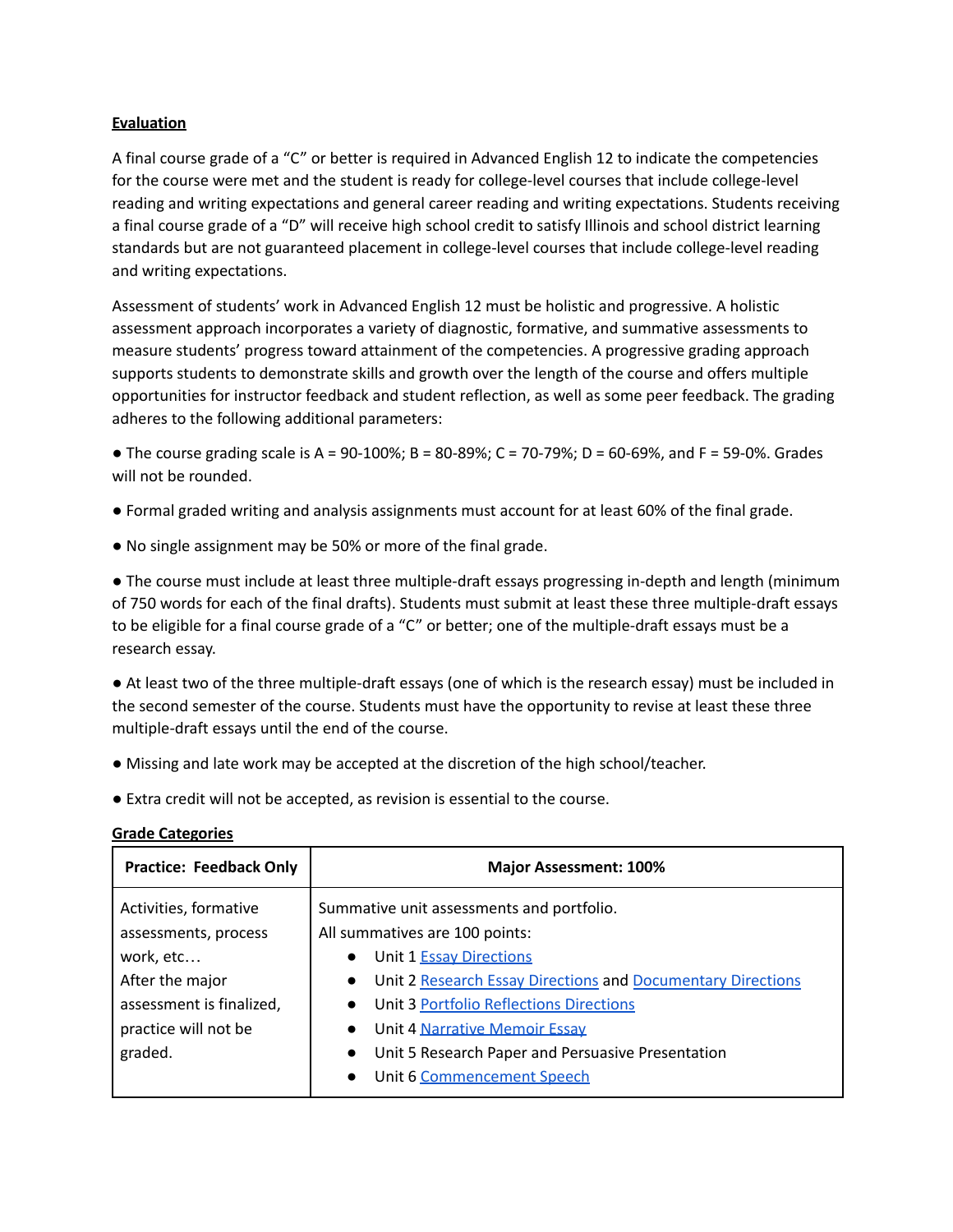# **Course Materials**

- Link to Course [Materials](https://drive.google.com/drive/folders/12ImKmAYiV_PgZQ4OnF-z5aPk8YW3zFXy?usp=sharing) (Work in Progress)
- *Open Mic* by Mitali Perkins
- Memoir [Non-Fiction](https://libguides.grantbulldogs.org/c.php?g=360246&p=2432890) Books (STUDENT CHOICE)

# **Course Units of Study**

| <b>Unit 1: Diversity Memoir</b> |                                                                                                                                                                                                                                                                                                                                                                                                                                                                                                                                                                                                                                                                                                                                                                                                                                                                                                                                                                                                                                           | <b>SEM1: August - September</b> |
|---------------------------------|-------------------------------------------------------------------------------------------------------------------------------------------------------------------------------------------------------------------------------------------------------------------------------------------------------------------------------------------------------------------------------------------------------------------------------------------------------------------------------------------------------------------------------------------------------------------------------------------------------------------------------------------------------------------------------------------------------------------------------------------------------------------------------------------------------------------------------------------------------------------------------------------------------------------------------------------------------------------------------------------------------------------------------------------|---------------------------------|
| <b>Compelling Question</b>      | How do I understand my experiences through diverse voices and ideas?                                                                                                                                                                                                                                                                                                                                                                                                                                                                                                                                                                                                                                                                                                                                                                                                                                                                                                                                                                      |                                 |
| Unit Description                | Students will read Open Mic by Mitali Perkins. Together with nine other<br>authors, they will write quick narratives featuring life "in-between cultures".<br>Students are challenged to realize what their peer's experiences are like and<br>they learn how to have discussions on uncomfortable topics. After the<br>reading and formative assessments, students are taught how to<br>conceptualize an essay and plan it through mind-maps, sketch notes, or an<br>outline. They then utilize those skills to develop a summary essay, first<br>summarizing two separate chapters and then connecting the theme of the<br>book to real life.                                                                                                                                                                                                                                                                                                                                                                                           |                                 |
| Reading                         | Students will begin the school year with a diverse set of voices within the<br>readings they are presented. Through the complexity of multiple voices and<br>a range of social experiences, students gain the perspective of multicultural<br>narrations, and will identify and analyze them through annotation exercises.<br>Students will then translate their comprehension of the value of<br>perspectives into a written analysis and summary of the works as a whole.<br>Students will employ appropriate pre-reading and active reading strategies<br>(e.g. annotation) to aid in this comprehension, interpretation, and<br>summary, as well as use a text's structural characteristics (topic sentences,<br>transitions, beginnings and endings, organization and more) to make<br>meaning. Students will identify explicit and implicit ideas, main ideas, and<br>supporting details; evaluate the author's use of structure; and draw logical<br>conclusions using evidence to identify credibility and reliability of a text. |                                 |
| Writing                         | To begin the semester, students will effectively translate their reading<br>comprehension skills seen in the annotation of their readings, to translate<br>their findings into a summary essay. The summary essay teaches students<br>to both summarize and make a connection between diverse perspectives on<br>the subject. For the summary essay, students will make choices about<br>organization, development, and style and tone based on the rhetorical<br>context. Students will work on documentation (signal phrases, quoting,<br>paraphrasing, and summarizing) and a source citation will be included,<br>demonstrating an understanding of citation practices. Students will<br>utilize multiple writing processes, such as prewriting strategies,                                                                                                                                                                                                                                                                           |                                 |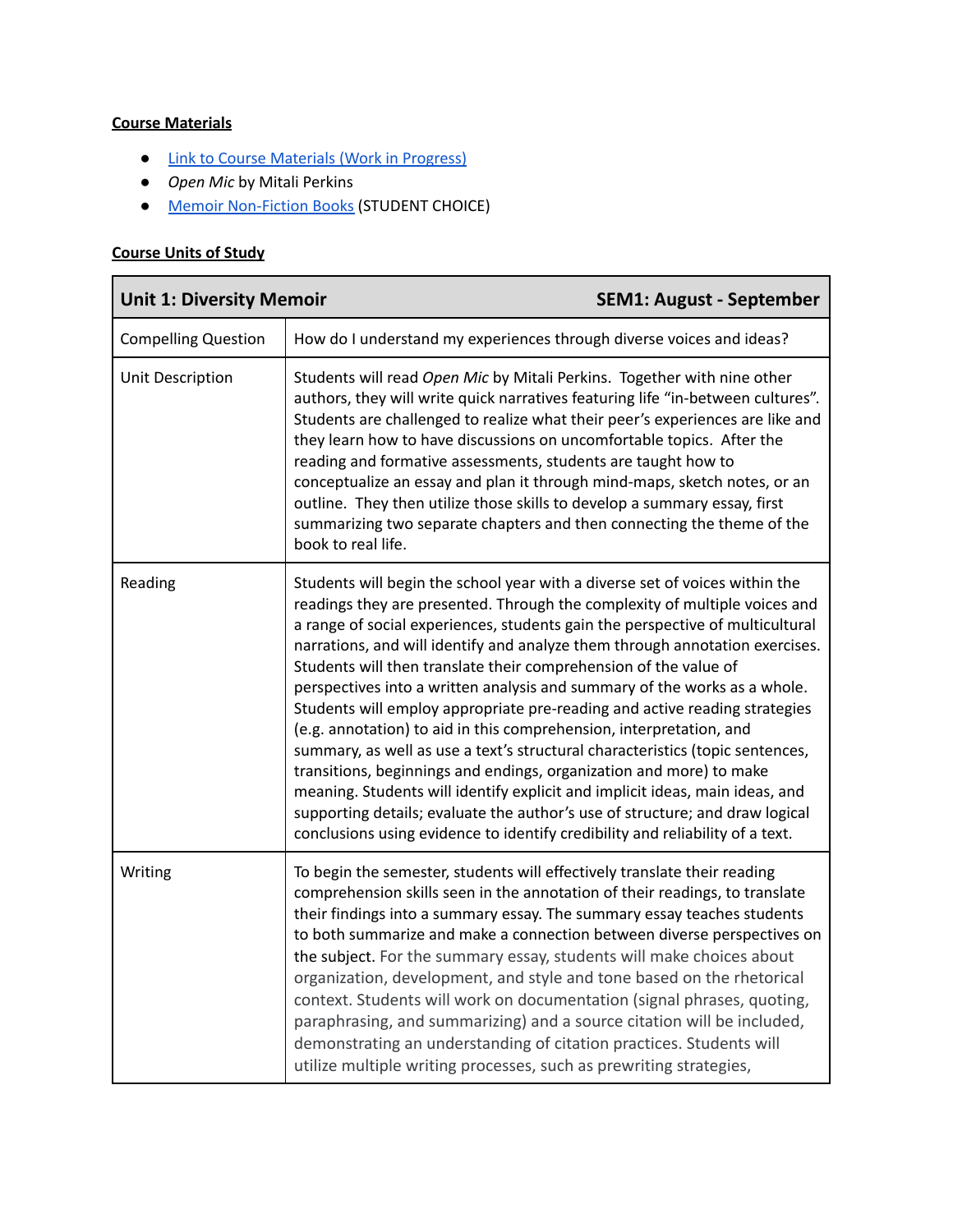|                           | reflection and feedback from peers and teachers, and editing and<br>proofreading strategies. |
|---------------------------|----------------------------------------------------------------------------------------------|
| <b>Core Texts</b>         | Open Mic by Mitali Perkins<br><b>Folder with Activities</b>                                  |
| <b>Unit Components</b>    | Formative 1 - Introduction Discussion Post                                                   |
|                           | Formative 2 - Becoming Henry Lee Discussion Post                                             |
|                           | Formative 3 - Avatar Discussion Post                                                         |
|                           | <b>Theme Refresher</b>                                                                       |
|                           | Formative 4 - Talent Show/Voila Discussion Post                                              |
|                           | Formative 5 - Three Pointer Vocabulary Worksheet                                             |
|                           | Formative 6 - Like Me Connection                                                             |
|                           | <b>Theme Speed Dating - Discovering Theme Worksheet</b>                                      |
|                           | <b>Next Steps in Discovering Theme Activity</b>                                              |
|                           | Formative 7 - Prep Work for Summary Paragraphs                                               |
|                           | Formative 8 - Prep Work for Theme Paragraph                                                  |
|                           | Formative 9 - Peer Review Worksheet                                                          |
| Culminating<br>Assessment | Summative Assignment - <b>Essay Directions</b> - More than 750 Words                         |

| <b>Unit 2: Social Issues and Solution</b> |                                                                                                                                                                                                                                                                                                                                                                                                                                                                                                                                                         | <b>SEM1: October - November</b> |
|-------------------------------------------|---------------------------------------------------------------------------------------------------------------------------------------------------------------------------------------------------------------------------------------------------------------------------------------------------------------------------------------------------------------------------------------------------------------------------------------------------------------------------------------------------------------------------------------------------------|---------------------------------|
| <b>Compelling Question</b>                | How can I explore diverse social issues and solutions?                                                                                                                                                                                                                                                                                                                                                                                                                                                                                                  |                                 |
| Unit Description                          | Students will research a social issue that they are passionate about. The<br>social issue that students care about, they will then look up companies or<br>organizations that are working to combat it. It can be anything. For<br>example, if the social issue is suicide - companies that work with things like a<br>suicide hotline, music therapy, comfort animals, more access to free<br>healthcare, etc. The essay is to then write on the social issue primarily, data,<br>what's going on? Why is it important? What is happening to cause it? |                                 |
|                                           | After the essay, students will then create a 3 - 5 minutes documentary by<br>themselves. They will look up what a company is doing to help/combat that<br>social issue, why they are doing it (the "story" behind why they care), the                                                                                                                                                                                                                                                                                                                   |                                 |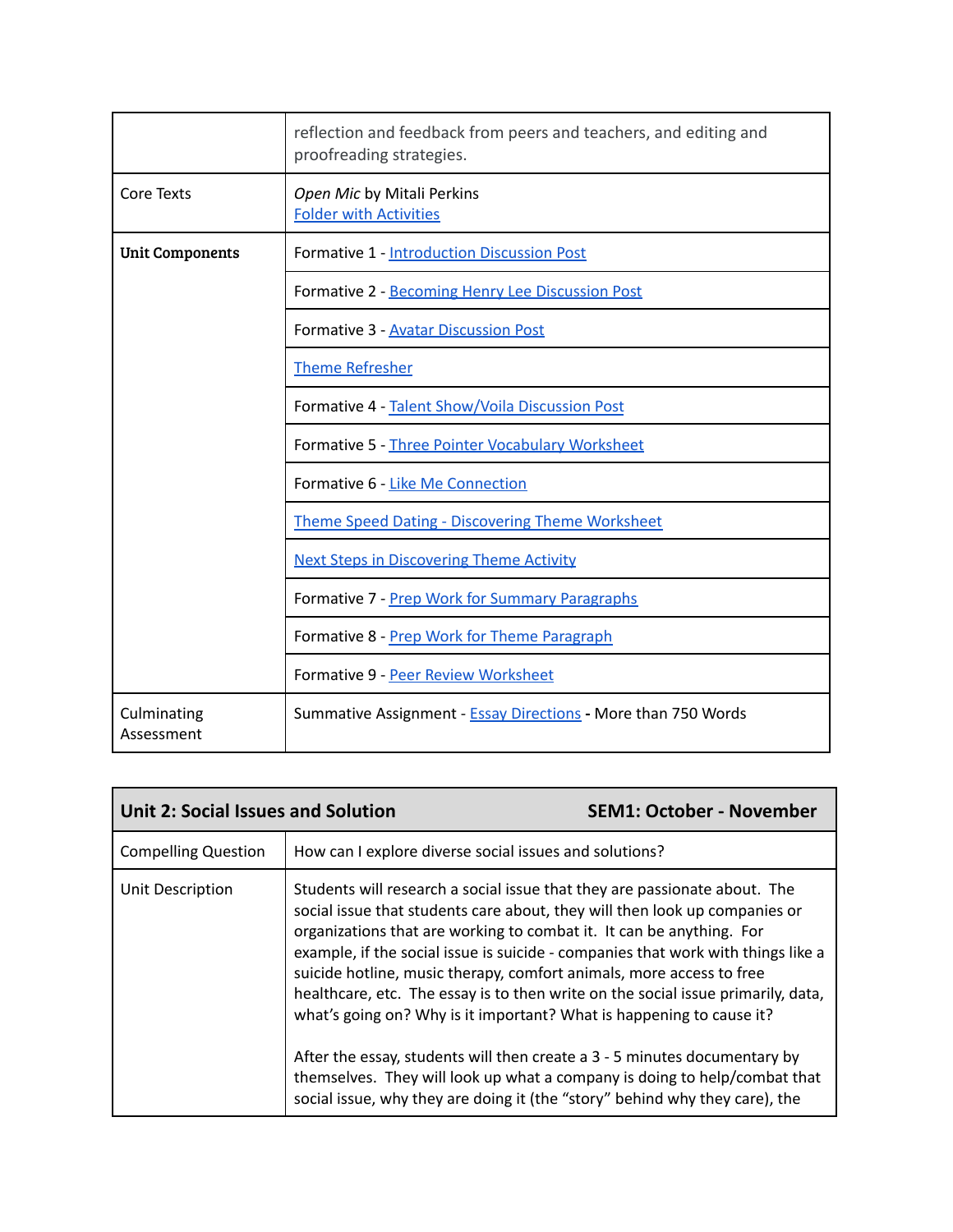|                        | data, and is it helping?                                                                                                                                                                                                                                                                                                                                                                                                                                                                                                                                                                                                                                                                                                                                                                                                                                                                                                                                                                                                                                                                                                                                                                                                                                                                                                                                                                                                                        |
|------------------------|-------------------------------------------------------------------------------------------------------------------------------------------------------------------------------------------------------------------------------------------------------------------------------------------------------------------------------------------------------------------------------------------------------------------------------------------------------------------------------------------------------------------------------------------------------------------------------------------------------------------------------------------------------------------------------------------------------------------------------------------------------------------------------------------------------------------------------------------------------------------------------------------------------------------------------------------------------------------------------------------------------------------------------------------------------------------------------------------------------------------------------------------------------------------------------------------------------------------------------------------------------------------------------------------------------------------------------------------------------------------------------------------------------------------------------------------------|
| Reading                | Students will begin to research social issues that plague communities.<br>Through their research, students will read a variety of scholarly and credible<br>articles that explain, present, and elaborate on social issues. From their<br>readings, students will decide upon a social issue they plan to extensively<br>research and eventually formulate into a research essay. During this process,<br>students will continue to employ appropriate pre-reading and active reading<br>strategies, as well as use a text's characteristics (titles, headings, subtitles,<br>graphs, font treatments, glossaries, and more) to preview and read a text to<br>make meaning. Students will work to identify topics and author's intent for<br>summary purposes and expand their vocabularies through context clues,<br>word parts, and figurative, technical, and connotative meaning. They will<br>also draw logical conclusions by using textual evidence. The credibility and<br>reliability of texts will be evaluated via style, content, author relevance,<br>timeliness, use of evidence and reasoning, bias, differences in modes and<br>media, and support of claims.                                                                                                                                                                                                                                                                   |
| Writing                | In this part of the semester, students will work on developing lists of credible<br>sources that relate to the development and support of their research essay<br>surrounding contemporary issues in society. Students will make choices<br>about organization, development, and style and tone based on the rhetorical<br>context of the composition tasks. They will write about the importance of<br>awareness of their topic, and then correlate their comments to the research<br>and support for their topic. Students will synthesize the research into a<br>coherent presentation of the research, all the while maintaining stylistic and<br>specific writing skills inherent in their products. Documentation of sources<br>and a Works Cited list will be included, demonstrating a continued<br>understanding of citation practices. Following the completion of their essay,<br>students will translate their work into a multi-media approach with a written<br>script and visual documentary to depict their findings. Upon completion,<br>students will then compose a written reflection on their process, product,<br>and future growth, as well as consider their role as a contributing writer in<br>an information community. Students will continue to utilize multiple writing<br>processes, such as prewriting strategies, reflection and feedback from peers<br>and teachers, and editing and proofreading strategies. |
| Core Texts             | Research essay/Documentary (STUDENT CHOICE of texts)<br>Dollar a Day Documentary -<br>https://www.youtube.com/watch?v=TBjoQi1p21Q<br><b>Folder with Activities</b>                                                                                                                                                                                                                                                                                                                                                                                                                                                                                                                                                                                                                                                                                                                                                                                                                                                                                                                                                                                                                                                                                                                                                                                                                                                                              |
| <b>Unit Components</b> | Formative 1 - What is a Social Issue? Worksheet                                                                                                                                                                                                                                                                                                                                                                                                                                                                                                                                                                                                                                                                                                                                                                                                                                                                                                                                                                                                                                                                                                                                                                                                                                                                                                                                                                                                 |
|                        | Formative 2 - Activism and Social Media FreeWrite                                                                                                                                                                                                                                                                                                                                                                                                                                                                                                                                                                                                                                                                                                                                                                                                                                                                                                                                                                                                                                                                                                                                                                                                                                                                                                                                                                                               |
|                        | Social Issue Topic Sign Up                                                                                                                                                                                                                                                                                                                                                                                                                                                                                                                                                                                                                                                                                                                                                                                                                                                                                                                                                                                                                                                                                                                                                                                                                                                                                                                                                                                                                      |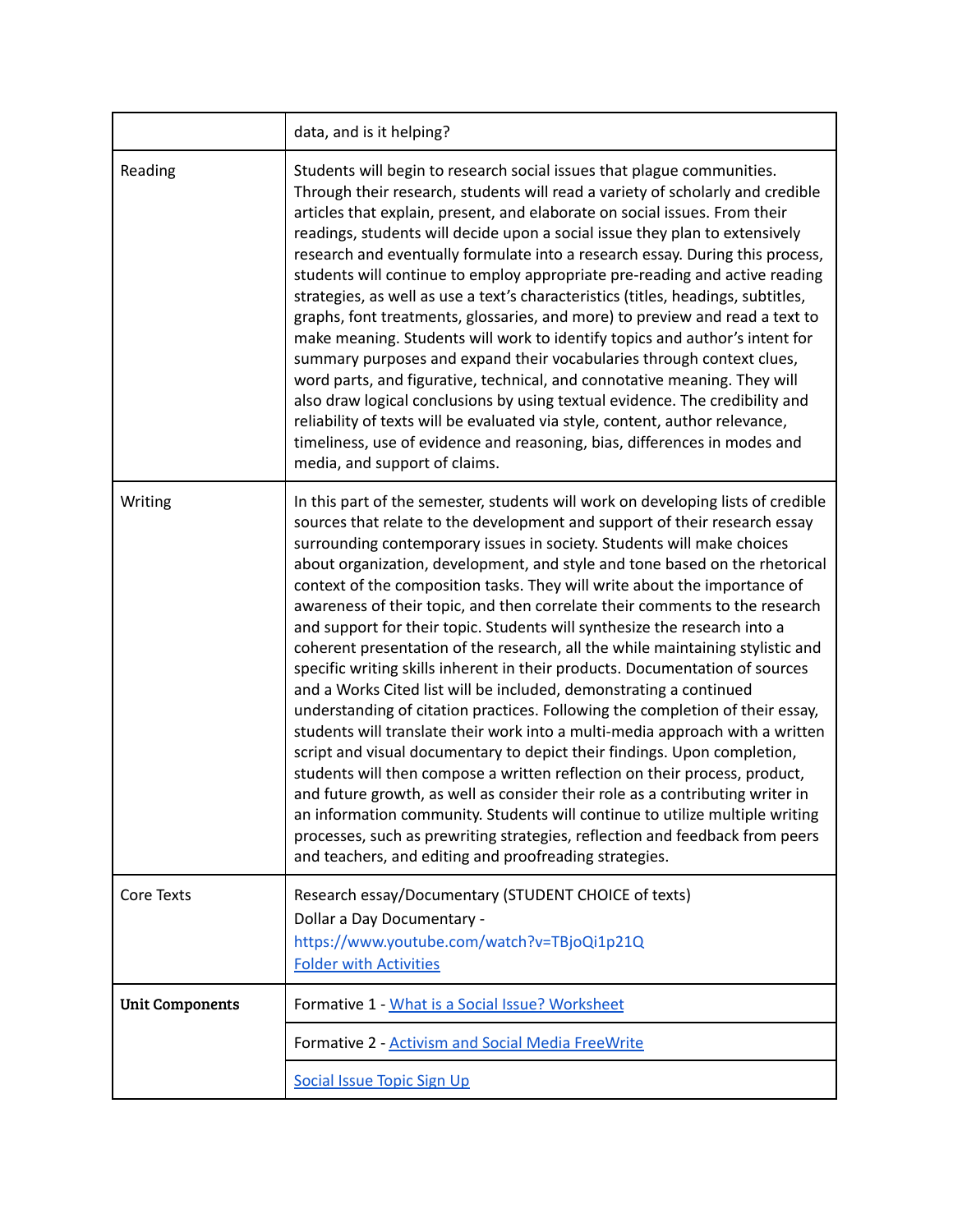|                           | Formative 3 - CRAP Test                                                                                                                   |
|---------------------------|-------------------------------------------------------------------------------------------------------------------------------------------|
|                           | <b>Persuasive Techniques</b>                                                                                                              |
|                           | Formative 4 - 1:1 Evidence Meeting                                                                                                        |
|                           | Formative 5 - Discussion Post SLO                                                                                                         |
|                           | Submit Summative 2.1                                                                                                                      |
|                           | Formative 6 - Essay to Script Conversion                                                                                                  |
|                           | Submit Summative 2.2                                                                                                                      |
| Culminating<br>Assessment | Summative Assignment 2.1 - Research Essay Directions - More than 750<br>Words<br><b>Summative Assignment 2.2 - Documentary Directions</b> |

| <b>Unit 3: Individual Responsibility Reflection</b> |                                                                                                                                                                                                                                                                                                                                                                                                                                                                                                                                                                                                                                                                                                                        | <b>SEM1: December</b> |
|-----------------------------------------------------|------------------------------------------------------------------------------------------------------------------------------------------------------------------------------------------------------------------------------------------------------------------------------------------------------------------------------------------------------------------------------------------------------------------------------------------------------------------------------------------------------------------------------------------------------------------------------------------------------------------------------------------------------------------------------------------------------------------------|-----------------------|
| <b>Compelling Question</b>                          | How do my own experiences connect to those of others who are different<br>from me?                                                                                                                                                                                                                                                                                                                                                                                                                                                                                                                                                                                                                                     |                       |
| Unit Description                                    | At the end of the semester, students will assemble their portfolios, reflecting<br>on what they've learned and how they can apply that knowledge to their<br>future.                                                                                                                                                                                                                                                                                                                                                                                                                                                                                                                                                   |                       |
| Reading                                             | Students will read supplemental readings based on individuals'<br>responsibilities. These readings will serve as models for reflection on<br>responsibilities, and the importance of self-awareness. Students will analyze<br>and interpret a text's rhetorical context and the author's credibility and<br>reliability as they develop at least one of the following connections:<br>text-to-text, text-to-self, or text-to-world. They will determine the<br>effectiveness and limitations of a text-based on the rhetorical context, an<br>author's use of structure, and the use of evidence, reasoning, and persuasive<br>elements. Students will evaluate their role as a reader in an information<br>community. |                       |
| Writing                                             | As the first semester comes to an end, students will actively reflect upon<br>their responsibility as a student and learners. Through a series of outlining<br>activities and assignment reflection, students will explain their steps in<br>enhancing their learning growth over the course of the first semester.<br>Additionally, students will consider how their decisions can influence their<br>future learning, and what changes they can make to improve their learning<br>and overall progression of reading and writing skills. Students will make                                                                                                                                                          |                       |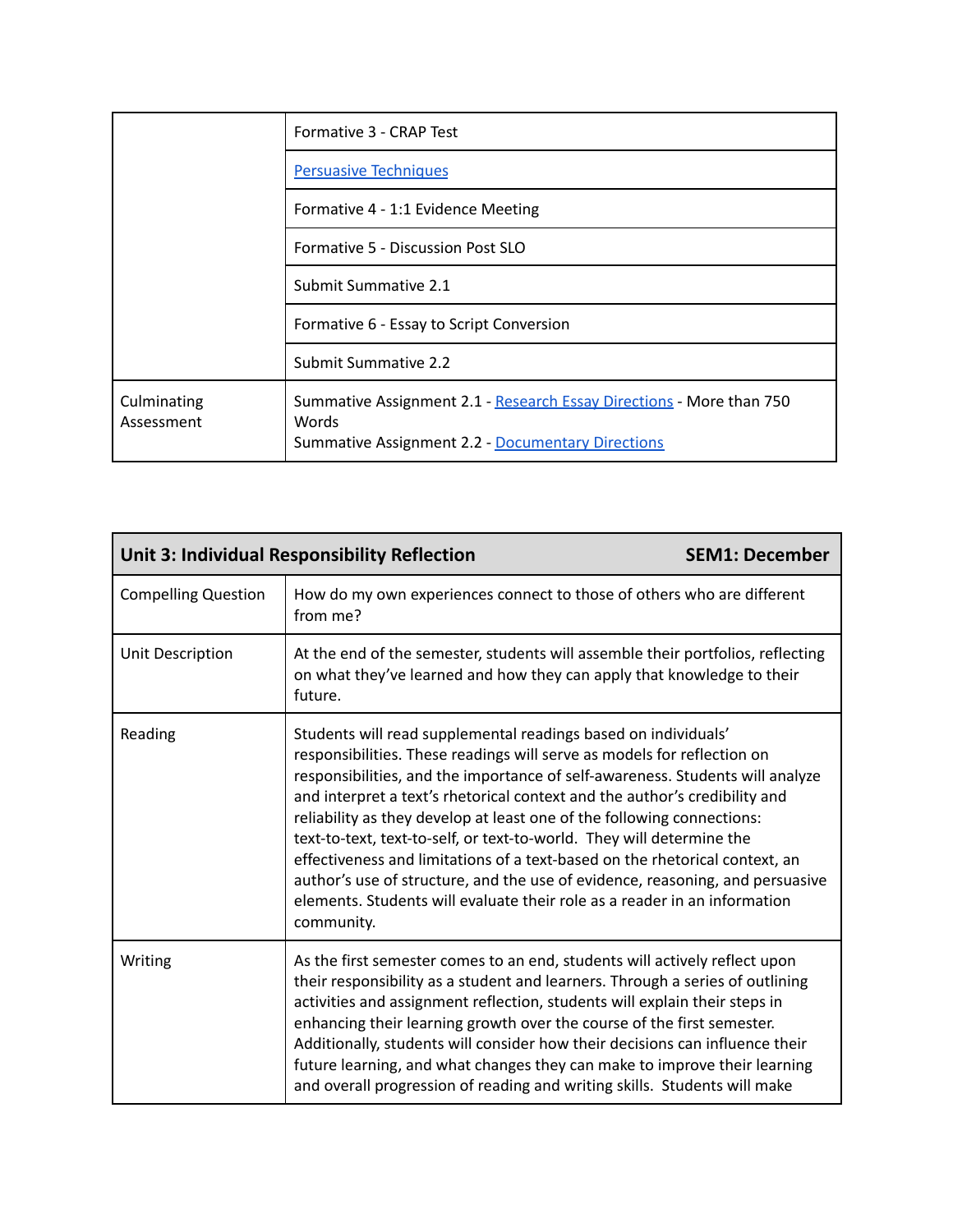|                           | choices about organization, development, style, and tone based on the<br>rhetorical context. In addition, they will continue to develop their editing and<br>proofreading strategies. |  |
|---------------------------|---------------------------------------------------------------------------------------------------------------------------------------------------------------------------------------|--|
| Core Texts                | Prior Student Work (they are the authors)<br><b>Folder with Activities</b>                                                                                                            |  |
| <b>Unit Components</b>    | Formative 1 - Portfolio                                                                                                                                                               |  |
|                           | <b>Formative 2 - Portfolio Flow Chart</b>                                                                                                                                             |  |
|                           | Portfolio Link Turn In                                                                                                                                                                |  |
| Culminating<br>Assessment | <b>Summative Assignment - Portfolio Reflections Directions</b>                                                                                                                        |  |

| <b>Unit 4: Personal Empowerment</b> |                                                                                                                                                                                                                                                                                                                                                                                                                                                                                                                                                                                                                                                                                                                                                                                                                                                                                                                                                                                                                                                                       | <b>SEM2: January - February</b> |
|-------------------------------------|-----------------------------------------------------------------------------------------------------------------------------------------------------------------------------------------------------------------------------------------------------------------------------------------------------------------------------------------------------------------------------------------------------------------------------------------------------------------------------------------------------------------------------------------------------------------------------------------------------------------------------------------------------------------------------------------------------------------------------------------------------------------------------------------------------------------------------------------------------------------------------------------------------------------------------------------------------------------------------------------------------------------------------------------------------------------------|---------------------------------|
| <b>Compelling Question</b>          | How can I tell my story to empower my experience?                                                                                                                                                                                                                                                                                                                                                                                                                                                                                                                                                                                                                                                                                                                                                                                                                                                                                                                                                                                                                     |                                 |
| Unit Description                    | Students will research and choose a memoir from the library. Together they<br>will work to understand concepts from people who are different from<br>themselves. They will be able to draw from examples and experiences of the<br>memoirs they have chosen, to see relevant information that can be<br>applicable to their own lives and experiences. This unit builds on diversity<br>and the incorporation of cultural significance.                                                                                                                                                                                                                                                                                                                                                                                                                                                                                                                                                                                                                               |                                 |
|                                     | The summative, which focuses on reading analysis skills, will consist of an<br>essay asking students to "identify a topic or theme from the book that<br>impacted your understanding of the world around you. Explain what your<br>view was prior to learning about this topic and how your understanding of<br>life is different now. In what way is your new understanding considerate of<br>the topic and the world you live in?"                                                                                                                                                                                                                                                                                                                                                                                                                                                                                                                                                                                                                                  |                                 |
| Reading                             | Students will read longer independent novels, selected based on interest and<br>difficulty level. The students will analyze the author's worldview, experiences,<br>and writing style to improve their own writing, understanding of the world as<br>a whole, and their credibility on the topic of their essay. Students will<br>continue to employ appropriate pre-reading and active strategies as texts<br>increase in rigor and length to aid in comprehension, interpretation, and<br>summary. Students will work to identify text topics and author's intent for<br>students' summary purposes and expand their vocabularies through context<br>clues, word parts, and figurative, technical, and connotative meaning.<br>Students will identify explicit and implicit ideas, main ideas, and supporting<br>details, as well as analyze and interpret the rhetorical situation of a text and<br>the author's credibility and reliability. Again, they will develop at least one of<br>the following connections: text-to-text, text-to-self, or text-to-world. |                                 |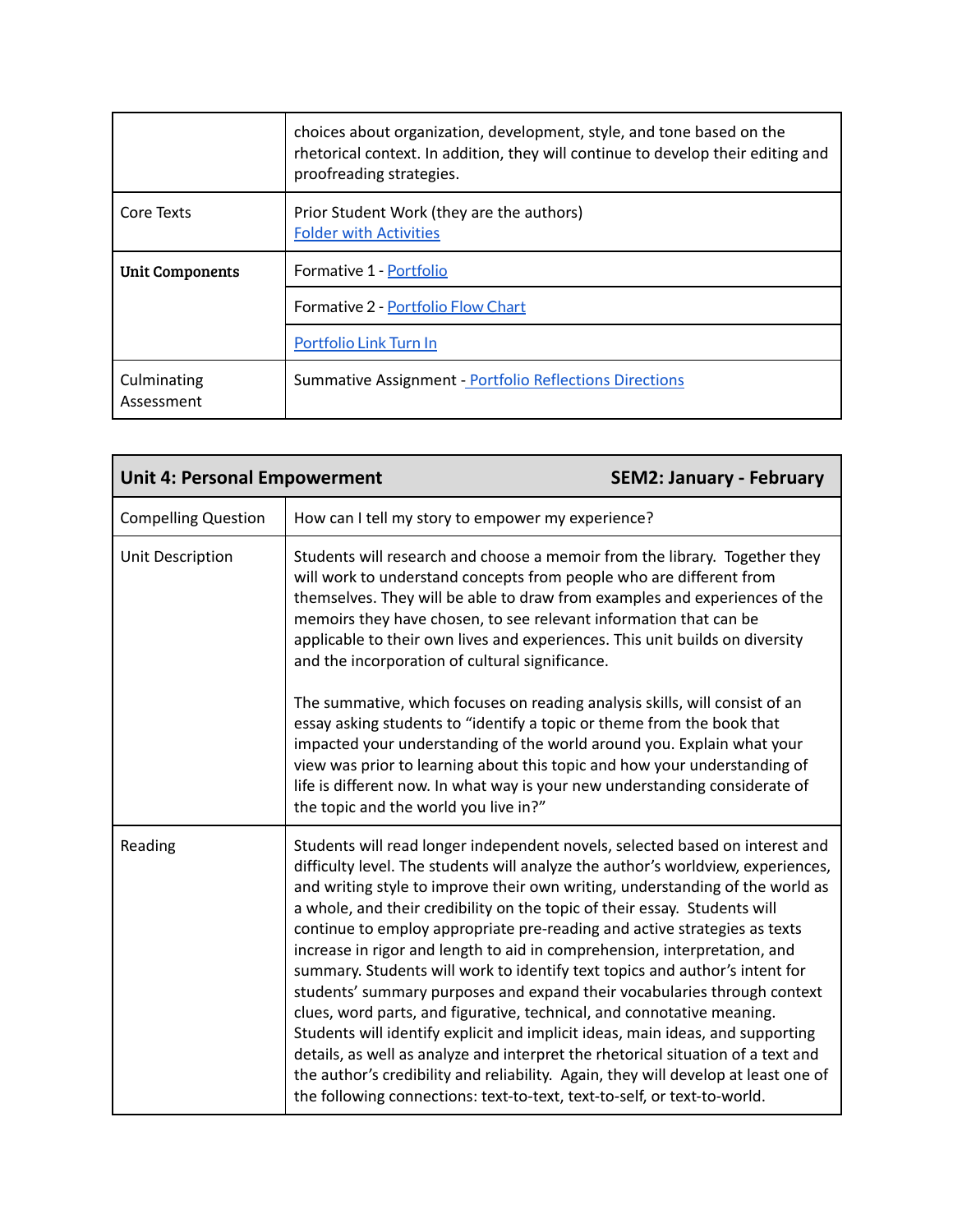| Writing                   | Students will complete a reading analysis in the form of an essay asking<br>students to "identify a topic or theme from the book that impacted your<br>understanding of the world around you." In this essay, students will consider<br>the rhetorical context to make choices about organization, development, and<br>style and tone. In addition, they will practice writing claims, evidence, and<br>explanations on what their view was prior to learning about this topic and<br>how their understanding of life is different now. Ultimately, they will answer<br>in what way their new understanding of the topic is considerate of the world<br>they live in. Documentation of sources (signal phrases, quoting, paraphrasing,<br>and summarizing) and a Works Cited list will be included, demonstrating<br>progress in the understanding of citation practices. Students will continue to<br>utilize multiple writing processes, such as reflection and feedback from peers<br>and teachers, and editing and proofreading strategies. |
|---------------------------|-------------------------------------------------------------------------------------------------------------------------------------------------------------------------------------------------------------------------------------------------------------------------------------------------------------------------------------------------------------------------------------------------------------------------------------------------------------------------------------------------------------------------------------------------------------------------------------------------------------------------------------------------------------------------------------------------------------------------------------------------------------------------------------------------------------------------------------------------------------------------------------------------------------------------------------------------------------------------------------------------------------------------------------------------|
| <b>Core Texts</b>         | Nonfiction Memoir (STUDENT CHOICE)<br><b>Folder with Activities</b>                                                                                                                                                                                                                                                                                                                                                                                                                                                                                                                                                                                                                                                                                                                                                                                                                                                                                                                                                                             |
| <b>Unit Components</b>    | Explore and select choices - LibGuide and Google Form                                                                                                                                                                                                                                                                                                                                                                                                                                                                                                                                                                                                                                                                                                                                                                                                                                                                                                                                                                                           |
|                           | Formative 1 - Journal Prompt 1                                                                                                                                                                                                                                                                                                                                                                                                                                                                                                                                                                                                                                                                                                                                                                                                                                                                                                                                                                                                                  |
|                           | Formative 2 - Journal Prompt 2                                                                                                                                                                                                                                                                                                                                                                                                                                                                                                                                                                                                                                                                                                                                                                                                                                                                                                                                                                                                                  |
|                           | Formative 3 - Journal Prompt 3                                                                                                                                                                                                                                                                                                                                                                                                                                                                                                                                                                                                                                                                                                                                                                                                                                                                                                                                                                                                                  |
|                           | <b>Review: The Literary Element of Theme</b>                                                                                                                                                                                                                                                                                                                                                                                                                                                                                                                                                                                                                                                                                                                                                                                                                                                                                                                                                                                                    |
|                           | <b>Supplemental: Theme Activity</b>                                                                                                                                                                                                                                                                                                                                                                                                                                                                                                                                                                                                                                                                                                                                                                                                                                                                                                                                                                                                             |
|                           | Formative 4 - Determine your themes                                                                                                                                                                                                                                                                                                                                                                                                                                                                                                                                                                                                                                                                                                                                                                                                                                                                                                                                                                                                             |
|                           | Formative 5 - Body Paragraph 1                                                                                                                                                                                                                                                                                                                                                                                                                                                                                                                                                                                                                                                                                                                                                                                                                                                                                                                                                                                                                  |
|                           | <b>Narrative Review Partners and Jobs</b>                                                                                                                                                                                                                                                                                                                                                                                                                                                                                                                                                                                                                                                                                                                                                                                                                                                                                                                                                                                                       |
|                           | Formative 6 - First Draft                                                                                                                                                                                                                                                                                                                                                                                                                                                                                                                                                                                                                                                                                                                                                                                                                                                                                                                                                                                                                       |
| Culminating<br>Assessment | Summative Assignment: Narrative Memoir Essay submitted through<br>Turnitin.com - More than 750 Words                                                                                                                                                                                                                                                                                                                                                                                                                                                                                                                                                                                                                                                                                                                                                                                                                                                                                                                                            |

| <b>Unit 5: Community Outreach and Reform</b> |                                                                                                                                                     | <b>SEM2: March - April</b> |
|----------------------------------------------|-----------------------------------------------------------------------------------------------------------------------------------------------------|----------------------------|
| <b>Compelling Question</b>                   | How can I use a shared identity to collaborate with others to initiate change<br>in my community?                                                   |                            |
| Unit Description                             | Students begin with a query of the terms shared identity, community, and<br>impact before identifying a need in their shared community, researching |                            |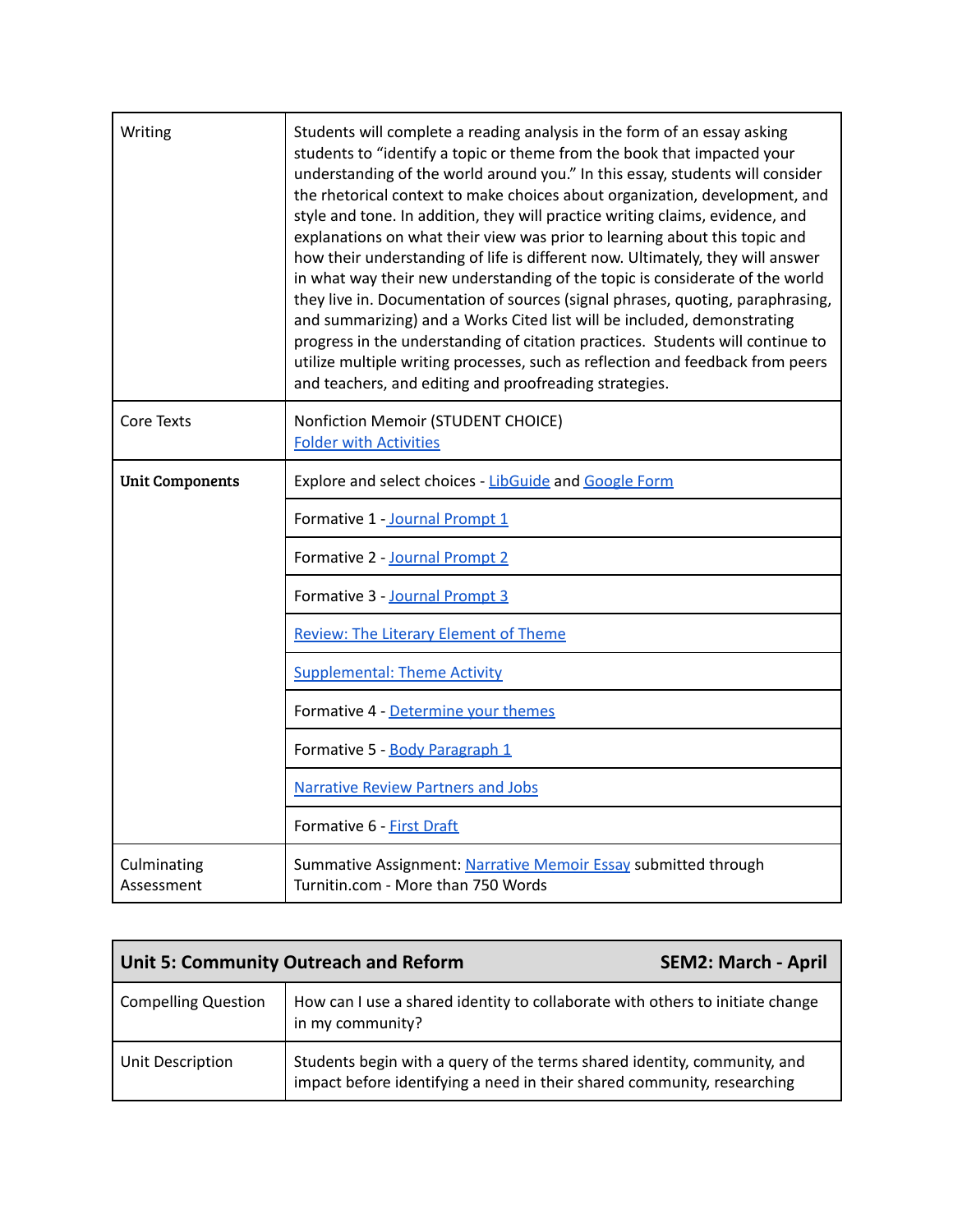|                        | potential solutions, and proposing a plan of action. Students focus on<br>maximizing their persuasiveness through the implementation of the three<br>appeals (ethos, logos, and pathos), the necessity of calibrating those appeals<br>to a specific target audience, as well as the logistical demands of enacting a<br>plan of action. Through research, creative problem solving, and collaboration,<br>the students will develop a realistic understanding of their community and<br>the impact they can make as individuals.                                                                                                                                                                                                                                                                                                                                                                                                                                                                                                                                                                                                                                                                                                                                     |
|------------------------|-----------------------------------------------------------------------------------------------------------------------------------------------------------------------------------------------------------------------------------------------------------------------------------------------------------------------------------------------------------------------------------------------------------------------------------------------------------------------------------------------------------------------------------------------------------------------------------------------------------------------------------------------------------------------------------------------------------------------------------------------------------------------------------------------------------------------------------------------------------------------------------------------------------------------------------------------------------------------------------------------------------------------------------------------------------------------------------------------------------------------------------------------------------------------------------------------------------------------------------------------------------------------|
| Reading                | Students conduct short research queries that focus on the analysis of primary<br>and secondary resources. Sources will range in perspectives and situations,<br>but students will still consider the implications surrounding the situation and<br>environment in which it is presented. Students will continue to utilize proven<br>pre-reading and active reading strategies, as well as use a text's<br>characteristics (titles, headings, subtitles, graphs, font treatments, glossaries,<br>and more) to preview and read a text to make meaning. Students will work<br>more independently to identify text topics and author's intent for summary<br>purposes and expand their vocabularies through context clues, word parts,<br>and figurative, technical, and connotative meaning. The credibility and<br>reliability of texts will continue to be evaluated via style, content, author<br>relevance, timeliness, use of evidence and reasoning, bias, differences in<br>modes and media, and support of claims. In regards to community, students<br>will more fully develop a text-to-text, text-to-self, and/or text-to-world<br>connection.                                                                                                              |
| Writing                | Throughout the course of their research, students will be documenting the<br>impact of common issues within a community. This documentation will take<br>the form of identifying the issue, writing the causes of this issue, critically<br>thinking of solutions, and articulating these solutions into a persuasive essay.<br>Students will address the rhetorical context of this writing task. Students will<br>be assessed on their abilities to persuade an audience on a plan of action for<br>their problem. Their persuasion will be supported by research that relates to<br>the improvement of the community issue. Students will synthesize the<br>research into a coherent presentation of the research, all the while<br>maintaining stylistic and specific writing skills inherent in their products.<br>Documentation of sources (signal phrases, quoting, paraphrasing, and<br>summarizing) and a Works Cited list will be included, showing continued<br>progress in the understanding of citation practices. As writing tasks become<br>more complex, students will continue to rely on multiple writing processes,<br>such as prewriting strategies, reflection and feedback from peers and<br>teachers, and editing and proofreading strategies. |
| Core Texts             | <b>Folder with Activities</b>                                                                                                                                                                                                                                                                                                                                                                                                                                                                                                                                                                                                                                                                                                                                                                                                                                                                                                                                                                                                                                                                                                                                                                                                                                         |
| <b>Unit Components</b> | Formative 1 - Developing Common Vocabulary                                                                                                                                                                                                                                                                                                                                                                                                                                                                                                                                                                                                                                                                                                                                                                                                                                                                                                                                                                                                                                                                                                                                                                                                                            |
|                        | Formative 2 - Contract Project Management Teams                                                                                                                                                                                                                                                                                                                                                                                                                                                                                                                                                                                                                                                                                                                                                                                                                                                                                                                                                                                                                                                                                                                                                                                                                       |
|                        | Formative 3 - Research to determine a need                                                                                                                                                                                                                                                                                                                                                                                                                                                                                                                                                                                                                                                                                                                                                                                                                                                                                                                                                                                                                                                                                                                                                                                                                            |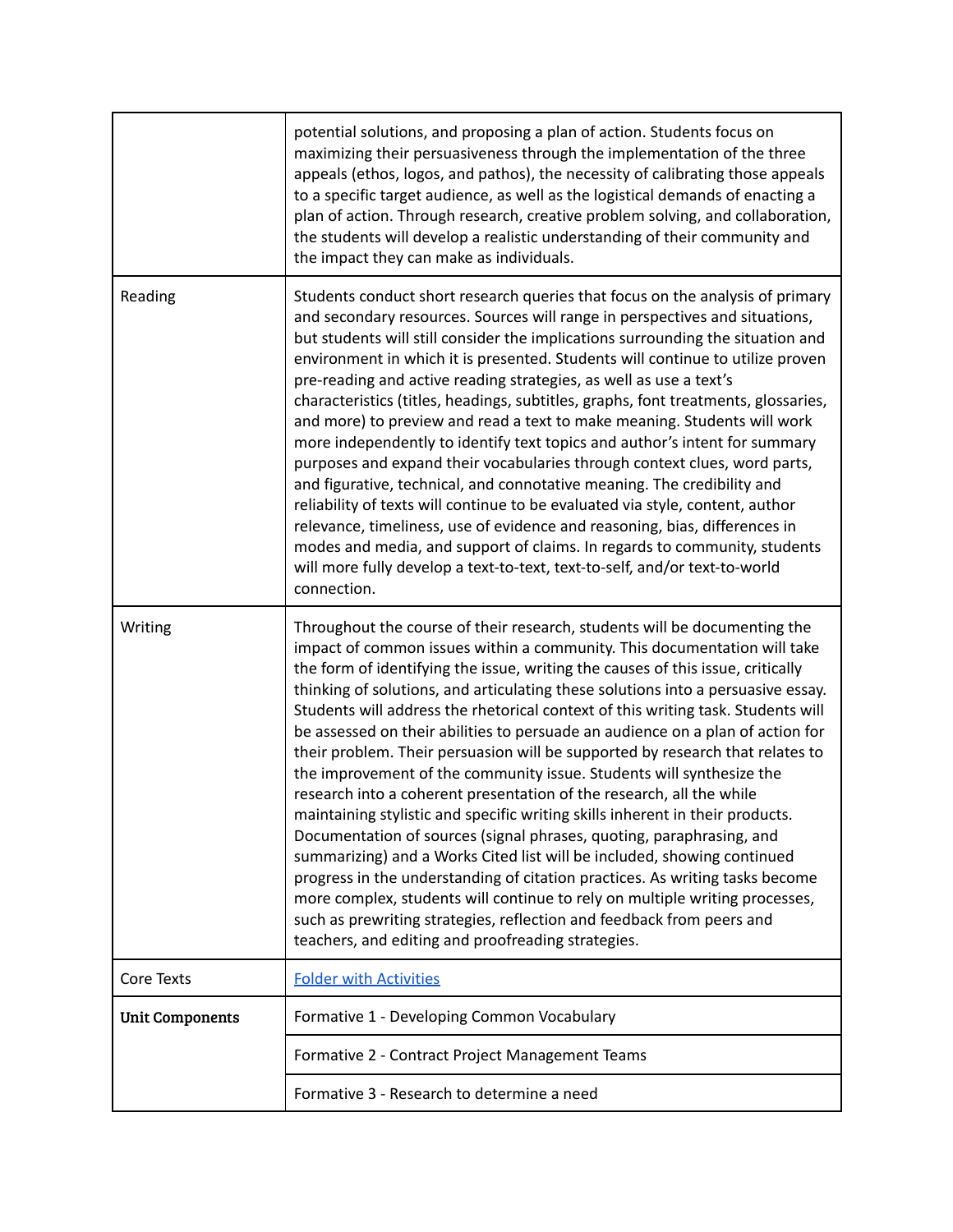|                           | Formative 4 - Creative Problem Solving: Find a solution                                         |
|---------------------------|-------------------------------------------------------------------------------------------------|
|                           | Summative 5.1 - Research Paper                                                                  |
|                           | Review: Persuasive Techniques                                                                   |
|                           | Formative 5 - Presentation Pitch                                                                |
|                           | Summative 5.2 - Persuasive Presentation                                                         |
| Culminating<br>Assessment | Summative 5.1 - Research Paper - More than 750 Words<br>Summative 5.2 - Persuasive Presentation |

| <b>Unit 6: Commencement</b><br><b>SEM2: May</b> |                                                                                                                                                                                                                                                                                                                                                                                                                                                                                                                                                                                         |  |
|-------------------------------------------------|-----------------------------------------------------------------------------------------------------------------------------------------------------------------------------------------------------------------------------------------------------------------------------------------------------------------------------------------------------------------------------------------------------------------------------------------------------------------------------------------------------------------------------------------------------------------------------------------|--|
| <b>Compelling Question</b>                      | How can I celebrate my experiences and bring my story into my future?                                                                                                                                                                                                                                                                                                                                                                                                                                                                                                                   |  |
| Unit Description                                | To end the year, students will both reflect on their own growth and<br>remember stories of what happened to them throughout their school years.<br>This is a time to connect to each other through shared remembrances, but<br>also to identify individual struggles and triumphs to reach the graduation<br>milestone.                                                                                                                                                                                                                                                                 |  |
| Reading                                         | Students will read a variety of commencement speeches, motivational<br>speeches, and other reflective writings. Students will identify trends in terms<br>of organization, topic range, rhetorical context, evidence, reasoning, and use<br>of appeals for the overall message to determine effectiveness and limitations<br>of a text. In addition, students will work to expand their academic and<br>career-related vocabularies through context clues, word parts, and figurative,<br>technical, and connotative meaning.                                                           |  |
| Writing                                         | As the year comes to a close, students will have the opportunity to<br>demonstrate their understanding of their own learning growth and<br>experiences over the course of the year. Using similar presentation styles of<br>their research, students will model how best to articulate their own story in a<br>creative, unique manner that best represents their personality and addresses<br>the rhetorical context. Again, students will utilize multiple writing processes,<br>such as reflection and feedback from peers and teachers, and editing and<br>proofreading strategies. |  |
| Core Texts                                      | Prior Student Work (they are the authors)<br><b>Link to Activities</b><br><b>Graduation Videos:</b><br><b>Admiral McRaven - Speech with Moving Images</b><br><b>Ellen DeGeneres - Humorous</b><br><b>David Foster Wallace - Storytelling Speech</b>                                                                                                                                                                                                                                                                                                                                     |  |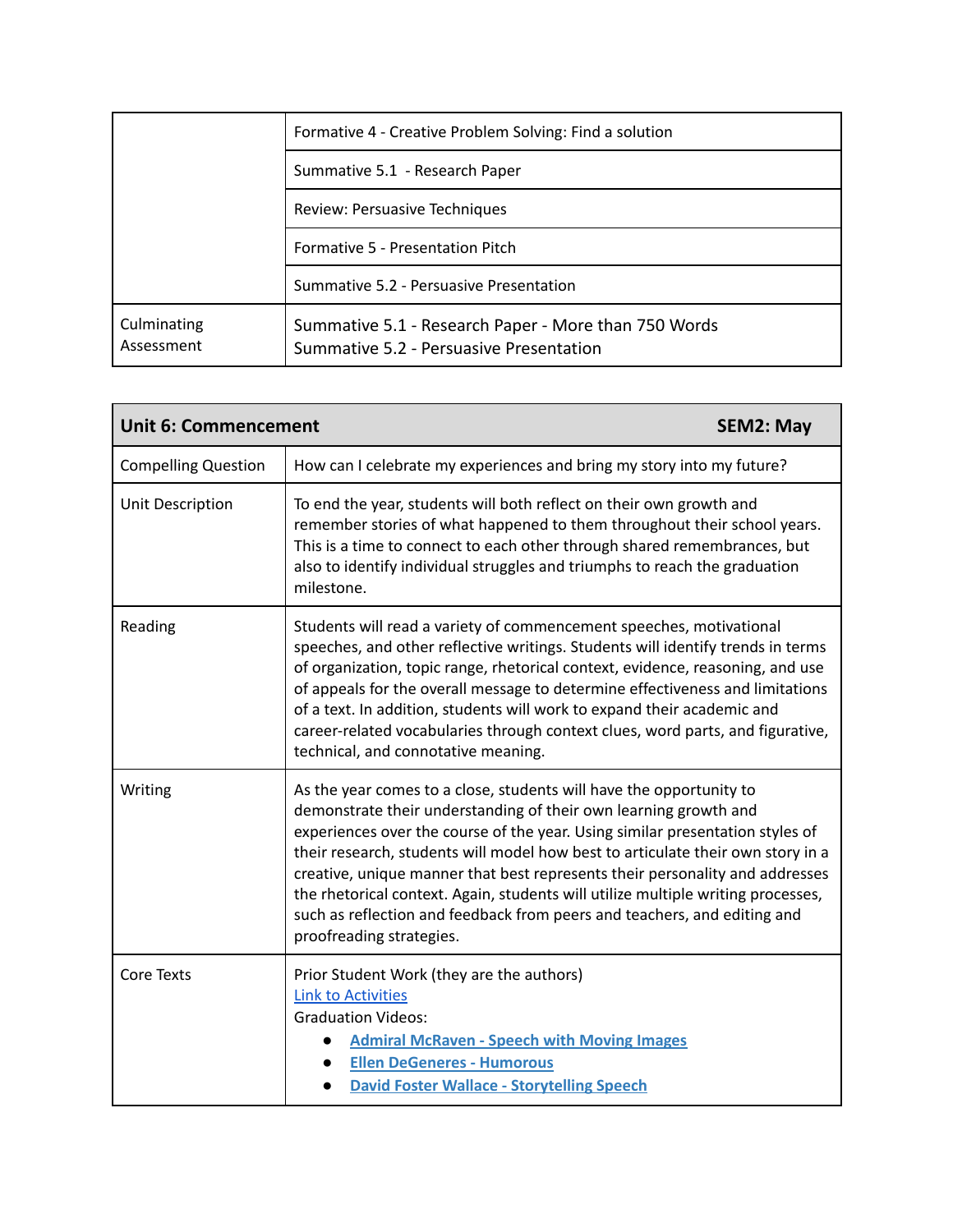|                           | <b>Steve Jobs - Powerful, Life Lessons through Stories</b> |  |
|---------------------------|------------------------------------------------------------|--|
| <b>Unit Components</b>    | Formative 1 - Example Graduation Speech Videos             |  |
|                           | Formative 2 - Portfolio                                    |  |
|                           | Portfolio Link Turn In                                     |  |
|                           | Rough Draft Watch Party                                    |  |
|                           | Formative 3 - Peer Feedback                                |  |
|                           | Summative - Commencement Video Speech                      |  |
| Culminating<br>Assessment | Summative Assignment - Commencement Speech                 |  |

## **Process Competencies**

Advanced English 12 is intended to help students develop conceptual understanding and problem-solving ability as well as college and career readiness. To that end, the course includes process competencies related to metacognition and essential skills. While these competencies are not assessed directly, they are part of instruction and assessed indirectly.

| <b>METACOGNITION</b>                                                                                                                                                                                    |                                                                                                                                                                                                                                                                                                                                                                                                                                                                                                                                                                                                                                  |  |
|---------------------------------------------------------------------------------------------------------------------------------------------------------------------------------------------------------|----------------------------------------------------------------------------------------------------------------------------------------------------------------------------------------------------------------------------------------------------------------------------------------------------------------------------------------------------------------------------------------------------------------------------------------------------------------------------------------------------------------------------------------------------------------------------------------------------------------------------------|--|
| <b>Process Competency</b>                                                                                                                                                                               | <b>Evidence of Integration in Course</b>                                                                                                                                                                                                                                                                                                                                                                                                                                                                                                                                                                                         |  |
| Planning and<br>Monitoring:<br>Students can construct<br>and monitor an<br>adaptive plan of action<br>to structure their<br>learning process using<br>reading, writing, or<br>critical thinking skills. | Students interact with the diverse texts and a range of assignments that<br>revolve around unique units of study. Formative assessments and other<br>activities help students to organize and reflect on their learning and thinking<br>as they move toward more complex thinking and analysis. Students are<br>constantly in a process of reflection on all of the tasks and assignments.                                                                                                                                                                                                                                       |  |
| Self-Reflection:<br>Students can reflect<br>upon collected and<br>original thoughts in<br>order to strengthen<br>their reading, writing,<br>and critical thinking<br>processes.                         | Formative assessments and other activities help students to organize and<br>reflect on their learning and thinking as they move toward more complex<br>thinking and analysis. Students are constantly in a process of reflection on<br>all of the tasks and assignments. Discourse is an essential component of the<br>Transitional English course. Students engage in paired, small group, and<br>whole-class conversations to express their ideas, ask questions of one<br>another and receive feedback from their peers. Students will produce a<br>portfolio, assembling past work, and reflecting on their learning through |  |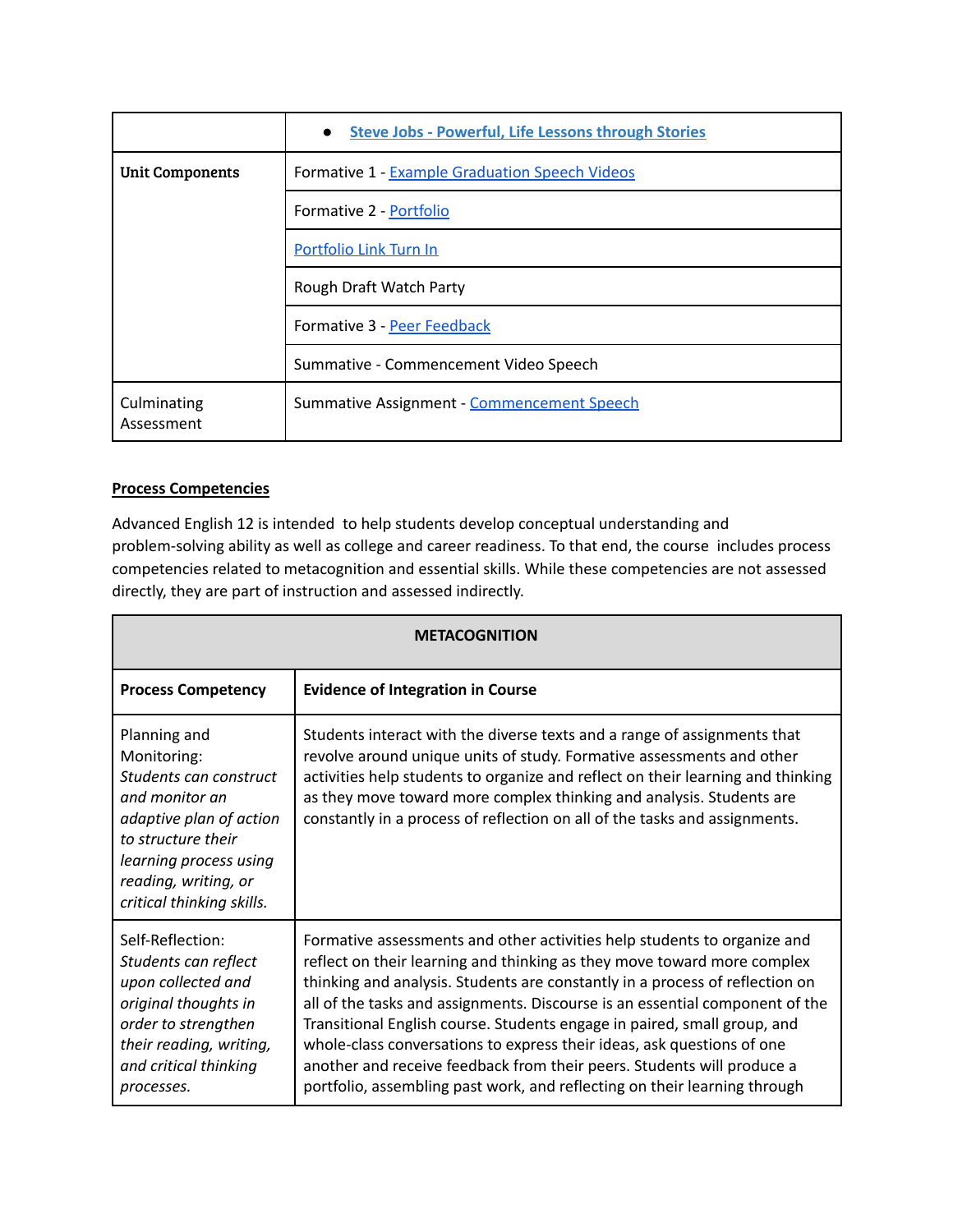|                                                                                                                                                                                          | metacognition and critical thinking processes.                                                                                                                                                                                                                                                                                                                                                                                                                      |  |
|------------------------------------------------------------------------------------------------------------------------------------------------------------------------------------------|---------------------------------------------------------------------------------------------------------------------------------------------------------------------------------------------------------------------------------------------------------------------------------------------------------------------------------------------------------------------------------------------------------------------------------------------------------------------|--|
| Transfer:<br>Students can transfer<br>reading, writing, and<br>critical thinking<br>processes purposefully<br>to authentic contexts<br>beyond the English<br>language arts<br>classroom. | Thematic units of instruction were carefully developed to draw on societal<br>issues and current events. This allows for more authentic application and<br>transfer of learning to the real world. Thoughtful consideration has been<br>given to the tasks and works used for student assignments.                                                                                                                                                                  |  |
| <b>ESSENTIAL SKILLS</b>                                                                                                                                                                  |                                                                                                                                                                                                                                                                                                                                                                                                                                                                     |  |
| <b>Personal Ethic</b>                                                                                                                                                                    | Diverse texts and the opportunity to work in diverse student groups allow<br>students opportunities to expand and express their thought processes. In<br>addition, personal ethics are built through longer, open-ended thematic<br>units which allow students to reflect on their own beliefs, as well as those of<br>others, and persevere through challenging questions, themes, and opinions.                                                                   |  |
| <b>Work Ethic</b>                                                                                                                                                                        | Through class activities and formative assessments, students demonstrate<br>understanding through writing, speaking, and listening. The revision process<br>of this course demands that students remain accountable to themselves<br>and their peers through feedback and editing.                                                                                                                                                                                  |  |
| <b>Teamwork</b>                                                                                                                                                                          | Thought-provoking themes and essential questions are the focus of this<br>transitional course. Diverse texts offer an opportunity to build knowledge<br>around a subject or question, however, students will work together to<br>explore beliefs and perspectives. A strong culture will be established in the<br>course to provide a safe and structured environment for students to take<br>risks with their thinking and to promote collaborative conversations. |  |
| Communication                                                                                                                                                                            | Students will practice and master the use of the Learning Management<br>System (LMS) Schoology, GoogleSuite, YouTube, Canva, and WeVideo to<br>communicate with each other, the teacher, and the community. Students<br>will learn what medium will best communicate with their desired audience.<br>Communication systems and structures will be implemented to ensure that<br>students participate in the peer editing and revision process in their writing.     |  |

# **Integration of Content Competencies**